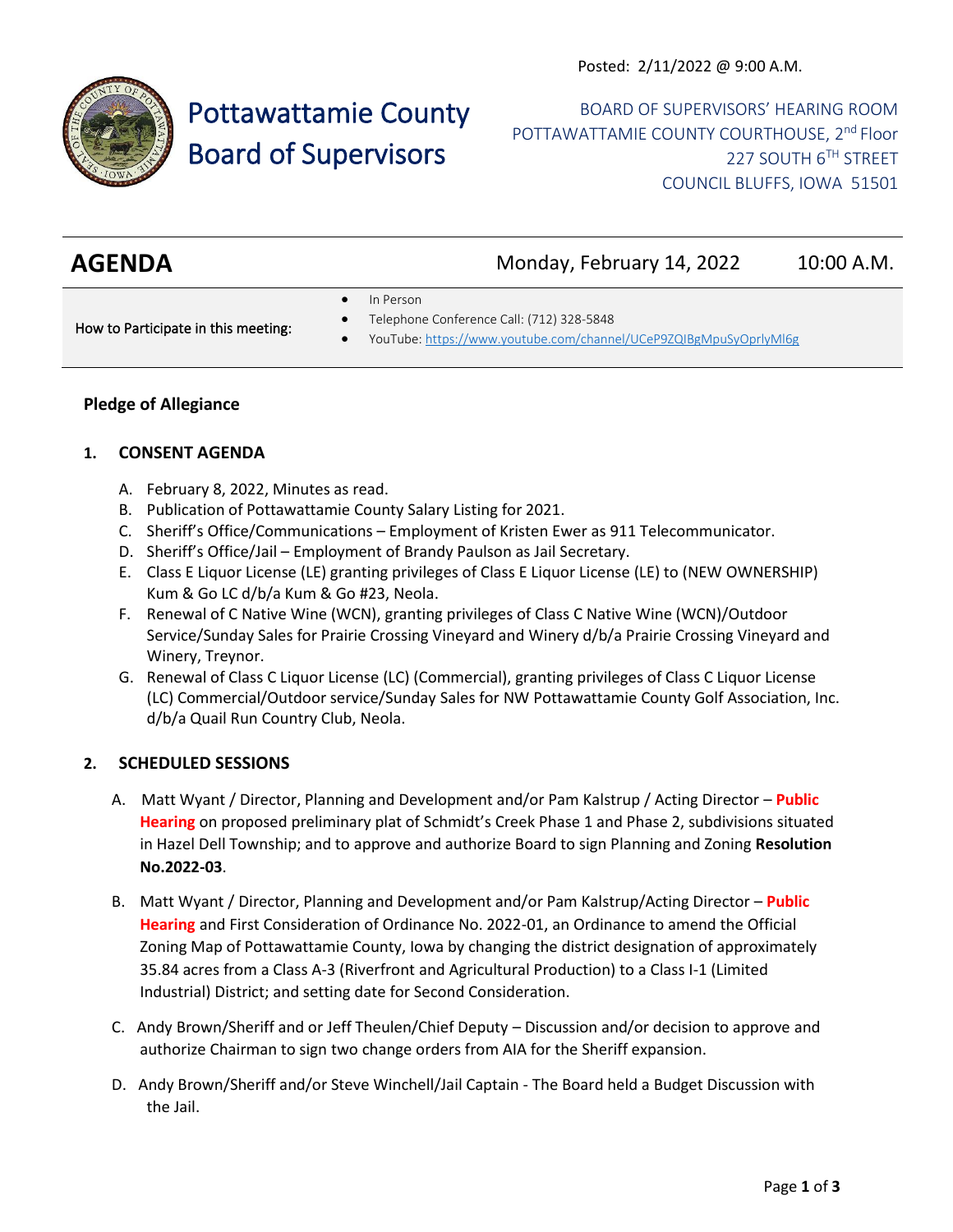- E. Matt Wyant / Director, Planning and Development and Garfield Coleman / Risk Manager Discussion and/or decision to approve funding for insurance required for paint at the Recycling Center.
- F. Matt Wyant / Director, Planning and Development Update concerning COVID.
- G. Tom Emmett III / Executive Director, Historic General Dodge House Presentation and/or decision on funding request.
- H. Becky Lenihan / Finance & Tax Officer Discussion and/or decision to approve appointment of Bruce Potter to Waveland Township as a trustee.
- I. Jason Slack / Director, Buildings & Grounds Update on Courthouse Addition Project.

#### **3. OTHER**

A. Melvyn Houser / Auditor – Discussion and/or decision on Compensation Board's recommendation for elected officials for FY 2022/23; and setting date to sign Resolution determining decision on Compensation Board's recommendation.

#### **4. RECEIVED/FILED**

- A. Salary Action(s):
	- 1) SWI Juvenile Detention Center Employment of Tobi Brich as Part-Time Youth Corrections Worker.

#### **5. CLOSED SESSION**

- A. Jana Lemrick/ Director of Human Resources and Mitch Kay/Budget & Finance Director Closed Session pursuant Iowa Code 20.17(3), for discussion and/or decision on labor negotiations / collective bargaining matters.
- B. Closed Session pursuant to Iowa Code 21.5(1)(j), for discussion and/or decision on the purchase or sale of particular real estate.

#### **6. BUDGET DISCUSSION**

| Monday, February 14, 2022 |                                         |                   |
|---------------------------|-----------------------------------------|-------------------|
| $5:30$ P.M.               | <b>Planning and Zoning Meeting</b>      |                   |
|                           | Tuesday, February 15, 2022              |                   |
| 7:00 P.M.                 | Pottawattamie County Conservation Board | Wichman / Shea    |
| $7:15$ P.M.               | <b>West Central Community Action</b>    | Grobe / Shea      |
|                           | Wednesday, February 16, 2022            |                   |
| 8:00 A.M.                 | Leadership Council Bluffs               | Wichman / Schultz |
| 8:00 A.M.                 | East Pottawattamie Soil & Water         | Grobe / Belt      |
| $8:30$ A.M.               | <b>MAPA Finance Committee</b>           | Belt / Wichman    |
| 12:00 P.M.                | SW Iowa Juvenile Services               | Grobe / Belt      |
| 4:00 P.M.                 | <b>Council Bluffs Airport Authority</b> | Belt / Schultz    |